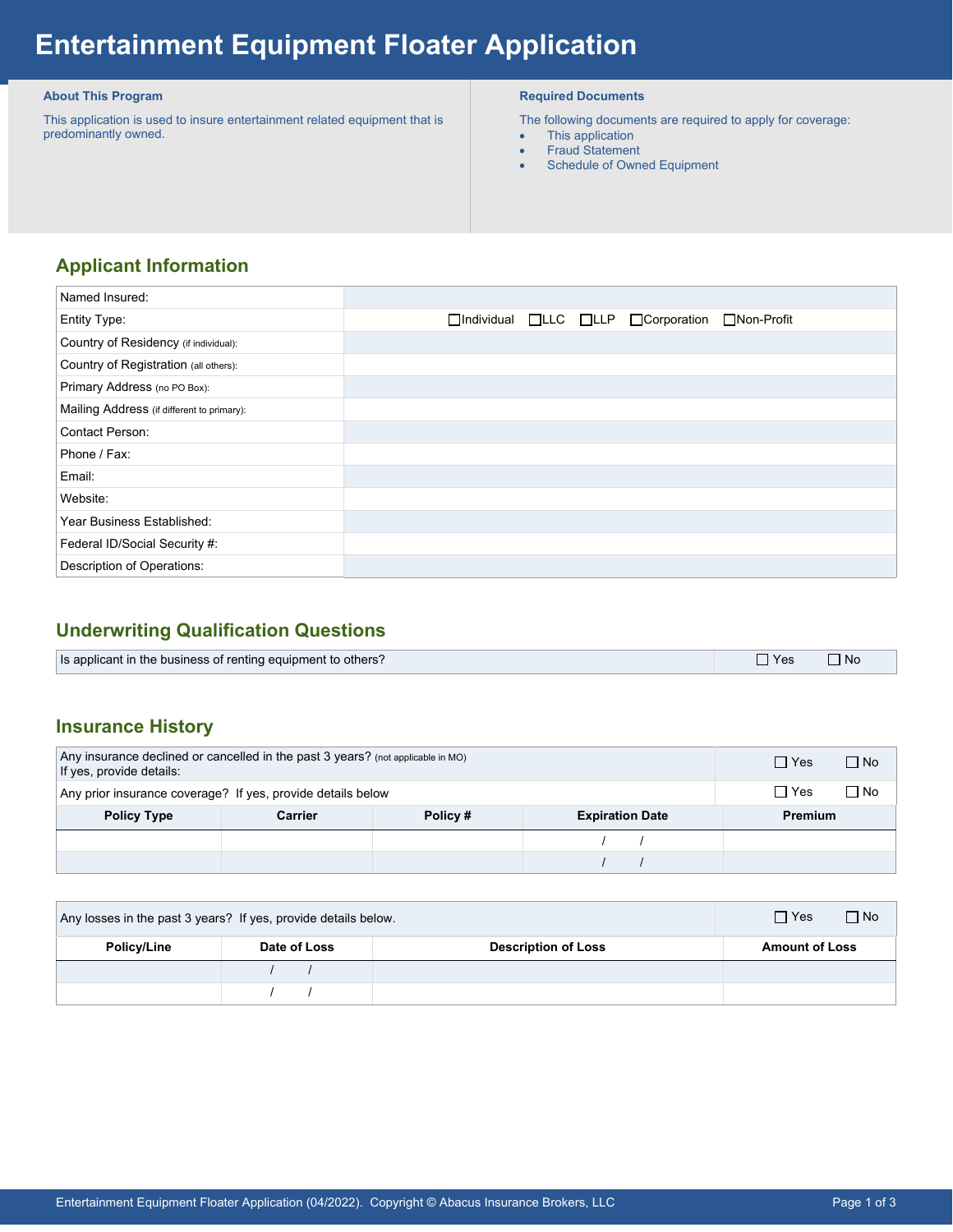## **Security**

| Years of Industry Experience              |                       |
|-------------------------------------------|-----------------------|
| $\vert$ Alarm Type (check all that apply) | □Smoke □Fire □Burglar |
| Alarm Monitoring Company                  |                       |

#### **Coverages**

| <b>COVETAGES</b>                                                                                                                                                                                                                                                                                                                                                                                                          |            |         |          |                               |                   |  |
|---------------------------------------------------------------------------------------------------------------------------------------------------------------------------------------------------------------------------------------------------------------------------------------------------------------------------------------------------------------------------------------------------------------------------|------------|---------|----------|-------------------------------|-------------------|--|
| <b>Dates of Coverage</b>                                                                                                                                                                                                                                                                                                                                                                                                  | Effective: |         | $\prime$ | (12 month coverage term)      |                   |  |
| Coverage                                                                                                                                                                                                                                                                                                                                                                                                                  |            |         |          | Limit                         | <b>Deductible</b> |  |
| Inland Marine (* Indicates required coverages if Inland Marine is purchased)                                                                                                                                                                                                                                                                                                                                              |            |         |          |                               |                   |  |
| <b>Owned Equipment</b><br><b>Editing/Post Production Equipment</b><br>Recording/Studio Equipment<br>Sound/Location Recording Equipment<br>Musical Instruments/Band Equipment<br><b>Camera/Production Equipment</b><br>P.A./Sound Equipment<br><b>Theatrical Equipment</b><br>Props, Sets, Wardrobe                                                                                                                        |            | $\star$ |          |                               |                   |  |
| <b>Rented Equipment</b><br>Camera, lighting, sound, etc.<br>Props, Sets, Wardrobe<br>Furs, Jewelry, Arts, Antiques                                                                                                                                                                                                                                                                                                        |            |         |          |                               |                   |  |
| Negative Film, Videotape, Digitalized Image                                                                                                                                                                                                                                                                                                                                                                               |            |         |          |                               |                   |  |
| Faulty Stock, Camera & Processing                                                                                                                                                                                                                                                                                                                                                                                         |            |         |          | Same as Negative Film         |                   |  |
| <b>Library Stock Coverage</b>                                                                                                                                                                                                                                                                                                                                                                                             |            |         |          |                               |                   |  |
| Extra Expense                                                                                                                                                                                                                                                                                                                                                                                                             |            |         |          |                               |                   |  |
| Third Party Property Damage                                                                                                                                                                                                                                                                                                                                                                                               |            |         |          |                               |                   |  |
| <b>Office Contents</b>                                                                                                                                                                                                                                                                                                                                                                                                    |            |         |          |                               |                   |  |
| <b>Business Income/Extra Expense</b>                                                                                                                                                                                                                                                                                                                                                                                      |            |         |          |                               |                   |  |
| Rental Cost Reimbursement                                                                                                                                                                                                                                                                                                                                                                                                 |            |         |          |                               |                   |  |
| <b>EDP</b>                                                                                                                                                                                                                                                                                                                                                                                                                |            |         |          |                               |                   |  |
| <b>Limited Computer Virus Coverage</b>                                                                                                                                                                                                                                                                                                                                                                                    |            |         |          |                               |                   |  |
| <b>Accounts Receivable</b>                                                                                                                                                                                                                                                                                                                                                                                                |            |         |          |                               |                   |  |
| <b>Valuable Papers</b>                                                                                                                                                                                                                                                                                                                                                                                                    |            |         |          |                               |                   |  |
| Money & Securities                                                                                                                                                                                                                                                                                                                                                                                                        |            |         |          |                               |                   |  |
| Worldwide Coverage Territory                                                                                                                                                                                                                                                                                                                                                                                              |            |         |          | $\Box$ Include $\Box$ Exclude |                   |  |
| Waiver of Subrogation                                                                                                                                                                                                                                                                                                                                                                                                     |            |         |          | $\Box$ Include $\Box$ Exclude |                   |  |
| Coverage Extension Endorsement (Valuable Papers 25000, Signs 10000, Outdoor Property 5000 Per Item 25000<br>Total, Electronic Media And Records 5000, Debris Removal 50000, Employee Dishonesty 5000, Fire Department Service Charges 25000,<br>Fire Equipment Recharge 10000, Pollutant Clean Up And Removal 15000, Sewer Backup 25000, Temporary Location 25000, Accounts<br>Receivable 25000, Money & Securities 5000) |            |         |          | $\Box$ Include $\Box$ Exclude | 500               |  |

Applicant Signature: Date: Date: Date: Date: Date: Date: Date: Date: Date: Date: Date: Date: Date: Date: Date: Date: Date: Date: Date: Date: Date: Date: Date: Date: Date: Date: Date: Date: Date: Date: Date: Date: Date: Dat

To be completed by your Insurance Broker: Insurance Company(s) Applied to: Insurance Agency/Agent: License Number:

NOTE: Coverage availability will vary based on individual risk characteristics and the State in which insured is located.